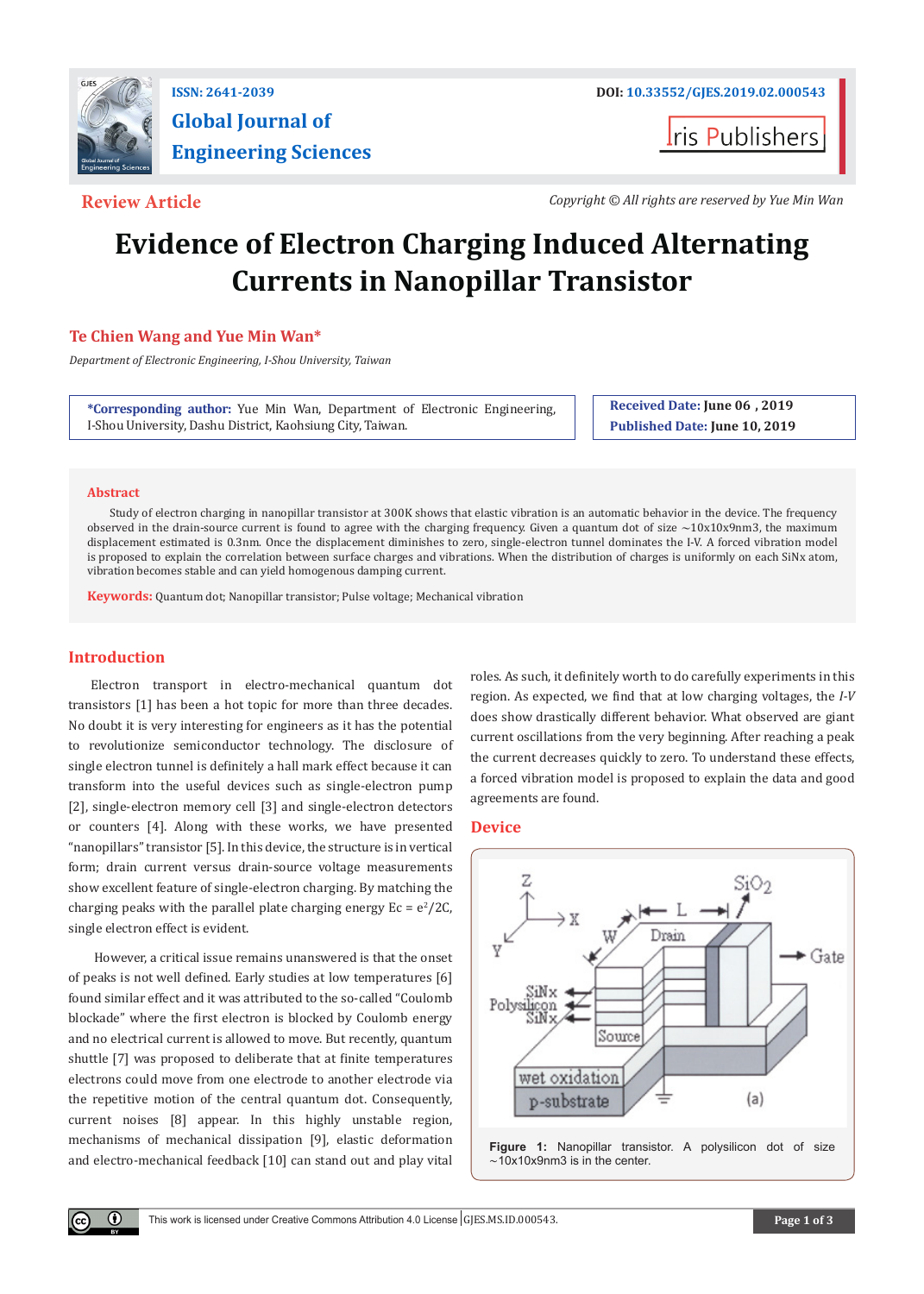The transistor, schematically drawn in Figure 1, was fabricated on p-type (100) silicon wafers. It basically features a center silicon separated from the top and bottom contacts by two nitride barriers. This dot cavity has a critical length of 3 nm and is intimately coupled to a gate electrode on the side. The device was then loaded into a probe station (Thermal Cascade) for current-voltage measurements. HP 4156 C three-terminal meter was used. It had the resolution of 1mV and 10 fA. Since our model is intimately related to the manner of electrical charging, in Figure 2(a), the pulsed voltages are schematically drawn. Within the time period of 1mS, 1mV was first applied on the first half cycle. After that another 1mV was added to the 1mV for a total of 2mV on the device in the next period.

#### **Theoretical Model**

This kind of charging is commonly known by experimentalists as it can avoid overheating. In Figure 2(b), when certain amounts of charges Qs are accumulated on the surface of the bottom nitride layer, it will create a force to bend the layers. On the other end of the layers, a positive current  $+I(t)$  is produced. The elasticity of all layers, here marked as energy ∆E, then will force a backward movement moment later to create a negative current –I(t). As a consequence, alternating currents appear. Correspondingly, displacement x(t) will change between  $+\alpha$  and  $-\alpha$  as illustrated in Figure 2(c).



**Figure 2:** Dynamical model. The elements are pulsed charging voltage V(t), alternating surface current I(t) and mechanical displacement x(t).



The best model for such behavior is the dynamical equation  $m\ddot{x}(t)+c\dot{x}(t)+kx(t)=f(t)$  [11], where  $\ddot{x}(t)$  is the second order time derivative of  $x(t)$ ;  $\dot{x}(t)$  is the first order derivative;  $x(t)$  is the displacement; m represents the mass of the system as shown in Figure 3, c denotes the damping coefficient, k is the spring constant and f(t) is the applied force.

To solve this equation, two conditions must be considered. One is the zero-force  $f(t)=0$  case and the other is the finite force case,  $f(t) > 0$ . The solution  $x_g(t)$  is a textbook example and it is  $\alpha e^{-\xi \omega_n t} \sin(\omega t)$  wherea is the maximum displacement,  $\xi$  is the ratio  $\frac{c}{c_c}$ ;  $c_c$  is  $2\sqrt{mk}$  or  $2m\omega_n \omega_n = \left(\frac{k}{m}\right)^2$  is the nature frequency. Inside the bracket of the sinusoidal function  $\omega = \omega_n \sqrt{1 - \xi^2}$  is the response frequency. With this identity, one can calculate the current. Note that  $I_g(t)$ = neA $v_d$  where n is the volume density of electrons, A is layer area,  $v_{d}$  is the drift velocity as defined by  $x(t)$ . Given all the parameters, the current created by the damping vibration is found to be

$$
I_g(t) = neA\{\alpha\omega e^{-\xi\omega_n t}\cos(\omega t) - \alpha\xi\omega n e^{-\xi\omega_n t}\sin(\omega t)\}
$$

Notice that there are two components. First is the even cosine and the second is the odd sine. As it will be demonstrated, the second part is negligible due to the small value of  $\xi$ =0.006. As a consequence, the identity becomes

$$
I_g(t) = neA\alpha\omega e^{-\xi\omega_n t} \cos(\omega t) \tag{1}
$$

Other than the homogeneous current of  $I_g^{\phantom{\dagger}}(\mathsf{t})$ , there is the particular current I<sub>p</sub>(t). Derivation

of it is different from the  $I_g(t)$  and that it is discussed in reference [12]. Once the theoretical derivation is finished, the data is fitted and compared.

#### **Data Analysis**



**Figure 4:** Modeling result and experimental data. (a) Numerical result with parameters  $n=5x10^{22}/cm^3$ , A=100nm<sup>2</sup>, α=0.3nm, ω=10<sup>3</sup> Hz, and ξ=0.006, (b) I-V data at  $V^g = 300$ mV.